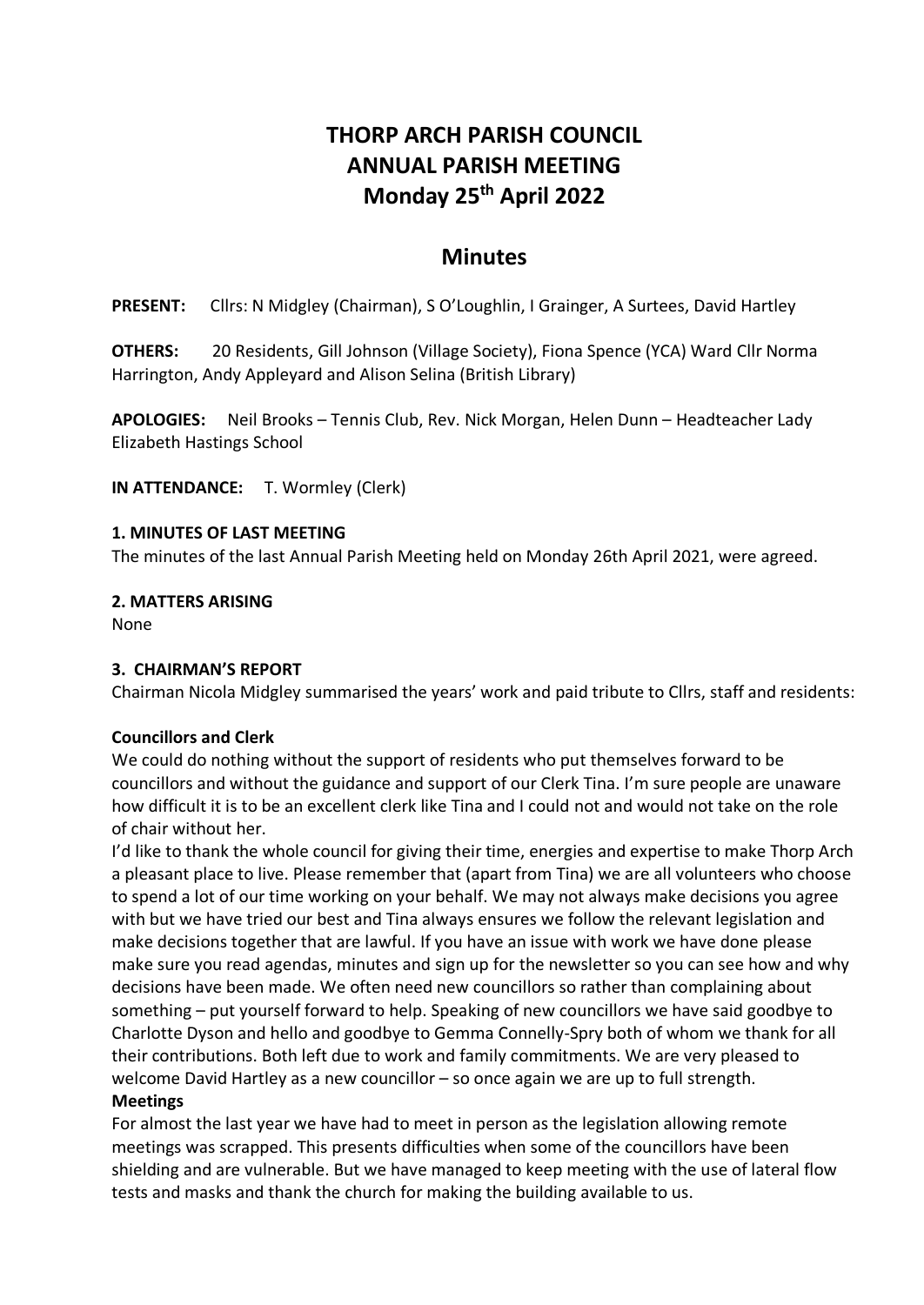### **Community Infrastructure Levy (CIL) survey**

The council would like to thank the members of the CIL sub-group who worked extremely hard to look at potential projects from the Neighbourhood Plan and from suggestions from residents. We could only include projects which we believed were feasible and could be approximately costed. The production of the survey, posters and delivery of leaflets to all households is down to their commitment and the skills of Amy Surtees with her brilliant survey and leaflet design. We also wish to thank the 143 residents who filled out the survey which represents a 22% return which is fantastic.

We had many suggestions from residents but we are often constrained by legislation and/or Leeds City Council (LCC) as to what can actually be achieved. With this in mind a summary of suggestions and possible (or otherwise) solutions will be prepared.

The results of the survey will be reported on later in the meeting and a full report is available on our website. A summary leaflet will be delivered to all residents shortly.

#### **Highways and Speeding**

This is the issue we have the most complaints about. Unfortunately, we are limited by what Leeds City Council will do about the issues and their responsiveness. Any measures have to show proven accident reduction and if there are no accidents then measures will not be considered. Physical measures such as speed bumps and chicanes will also not be considered by LCC, but we are hoping to have some "softer" measures such as road markings and different coloured road surfaces. David Hartley already has a keen interest in road safety and will be working hard to implement those measures that LCC will allow.

We have two speed indicator devices (financed by the parish council) one located on Church Causeway and the other on Walton Rd. The speed indicator device data is downloaded every 2 months. Date shows over 70% of vehicles exceed the 20 limit on Church Causeway and around 45% exceed the 30 limit on Walton Rd. This data is regularly passed to the police. The device on Church Causeway is going to be relocated to register speeds coming into the village as we feel this is more relevant. We will also be looking to monitor speeds ourselves and passing breaches to the police.

We also have had many complaints about construction traffic to the Lovell's site. Whilst there is an agreed construction traffic route and we report any breaches of this to Lovell's we are limited in what else we can do. Please continue to bring these matters to our attention. Examples of how you can help:

- Limit your speed when driving through our village
- If you witness any HGVs crossing the bridge, take photos and report online the link for this is on the council website
- Volunteer to join our speed monitoring group where we will periodically measure speeds and pass information to the police. There is a sign-up sheet here tonight

#### **Planning**

We continue to look at all local planning applications and whilst we may not like some of these we always try to hold LCC to account in planning terms. We follow closely the guidance laid out in the Neighbourhood Plan when looking at local planning applications and making decisions on them. The land outside Leeds United at Thorp Arch Grange was the subject of an adverse possession attempt but this unauthorised action was quashed and the land is now available for all to enjoy. **New residents**

We have welcomed new residents into the Chartford Homes development and residents are starting to move into the Lovell's development. Councillor Ian Grainger has taken charge of delivering a leaflet to all new residents and welcoming them to our village. We have met some lovely new people who are keen to get involved in village life.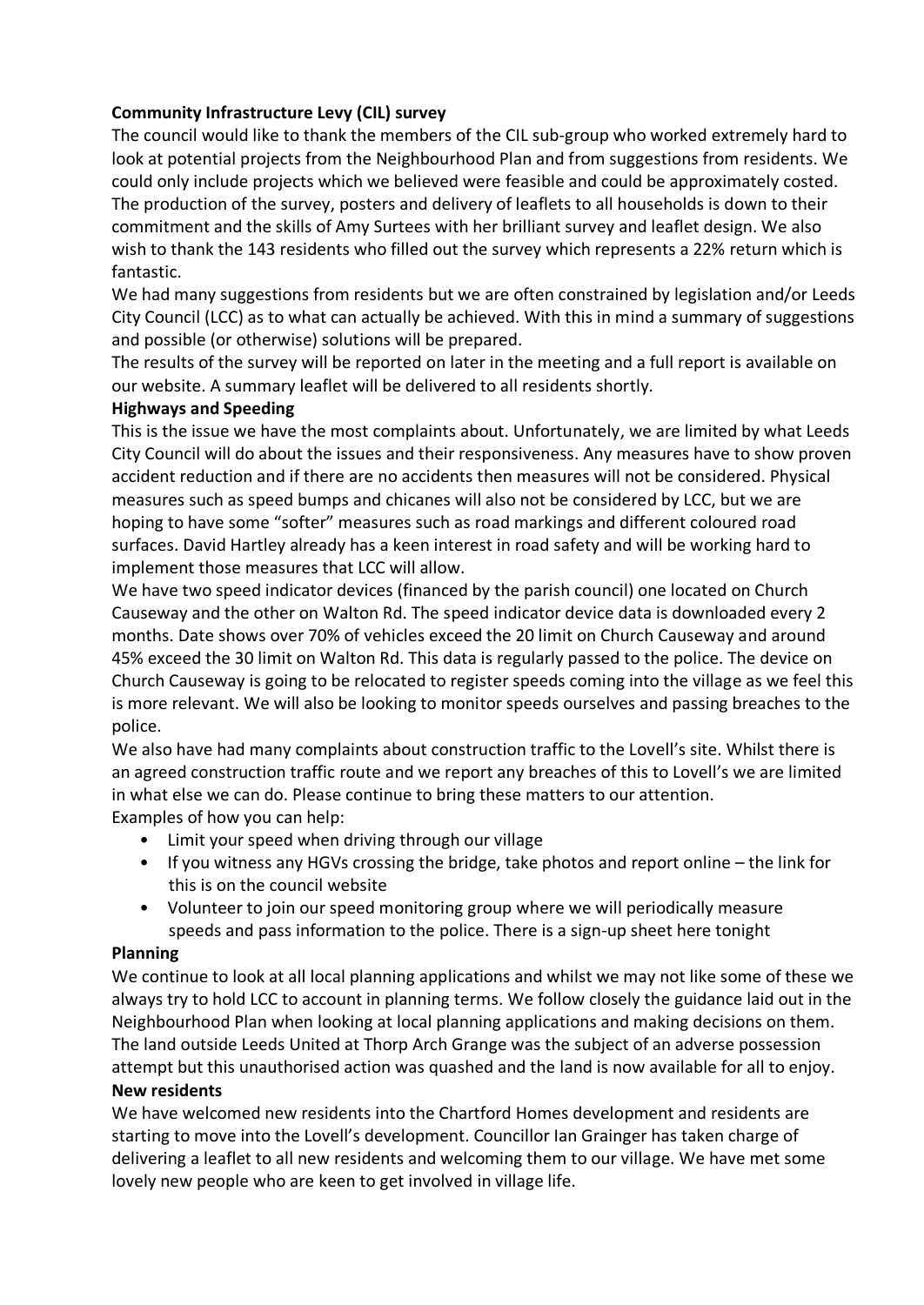#### **Green matters**

We continue to work closely with the Boston Spa and villages Green Group and thank Penny Stables for her continued efforts in all local villages. We also thank the Village Society for arranging litter picks and to those residents who litter pick on a regular basis. The council has tabards and litter pickers that can be borrowed and we can provide bin bags that can be left by any of our village litter bins and Leeds City Council will pick them up. The City Council Neighbourhood Team thank all local residents who litter pick and help keep our local environment clean and tidy.

Ian Grainger has taken charge of increased planting in the village and has delivered excellent results. Over 1500 new daffodil bulbs were planted at the North end of the village and outside North Lodge and crocuses provided by the Rotary club were planted on the greens in the old village. We are currently working on installing hanging baskets and planters for the summer and hope everyone enjoys the floral display.

#### **Finance**

The council continues to have a healthy bank balance helped mainly by the receipt of CIL monies. With this in mind the precept per household was again decreased slightly this year.

#### **Community**

A new village sign has been installed at the entrance to the village near Walton. The War memorial has been cleaned and the 3 bronze plaques re-patinated in time for the Queens Jubilee celebrations. We must thank Steve O'Loughlin for his excellent work in making these happen. The council has made a donation to the Village Society to provide a party for the Queen's jubilee on 6th June. We are very grateful to the village society for organising this.

We were delighted to offer increased Christmas lights, which have been very well received. In fact, many residents requested more lights in the survey. For the first year we had a lights "switch on" event with a good turnout followed by mince pies and mulled wine in the newly re-opened Pax.

I'd like to thank all our local community groups for all they do. They have all been invited along this evening to give us an update and those that are here will talk to us later.

#### **Communication**

We were very sad that Causeway ceased production after 43 years. Unfortunately, none of the key positions were filled. Causeway was a major communication tool for the village and it will be sorely missed. The council continues to use noticeboards, its website and newsletter to communicate with residents so we would urge you to sign up for our newsletter at the council website if you have not already done so. For those on social media we hope to increase our presence there in the future. We will also continue to periodically survey our residents with regard their spending priorities.

#### **Conclusion**

I'd like to finish by paying tribute to our former Chair John Richardson whose hard work and dedication laid the foundations for a lot of the work we are continuing with now. I also want to thank all the formers Chairs and councillors whose time and efforts have helped shape our lovely village. I just hope I can continue their legacy.

#### **4. COMMUNITY SURVEY**

Cllr Steve O'Loughlin summarised work undertaken on the community survey:

The background to this was that we have now started to receive Community Infrastructure Levy (CIL) from Leeds City Council as a result of the new Chartford and Lovell Homes developments. Given that the total we should receive will be over £300,000 we took the view that we should affirm views as to what this money should be spent on. Two things are very important to stress. Firstly, that this survey in no way replaces or negates any aspect of the Neighbourhood Plan and second that the additional money is for infrastructure not for maintenance or renewal and so in that respect is different to the precept that the PC receives each year.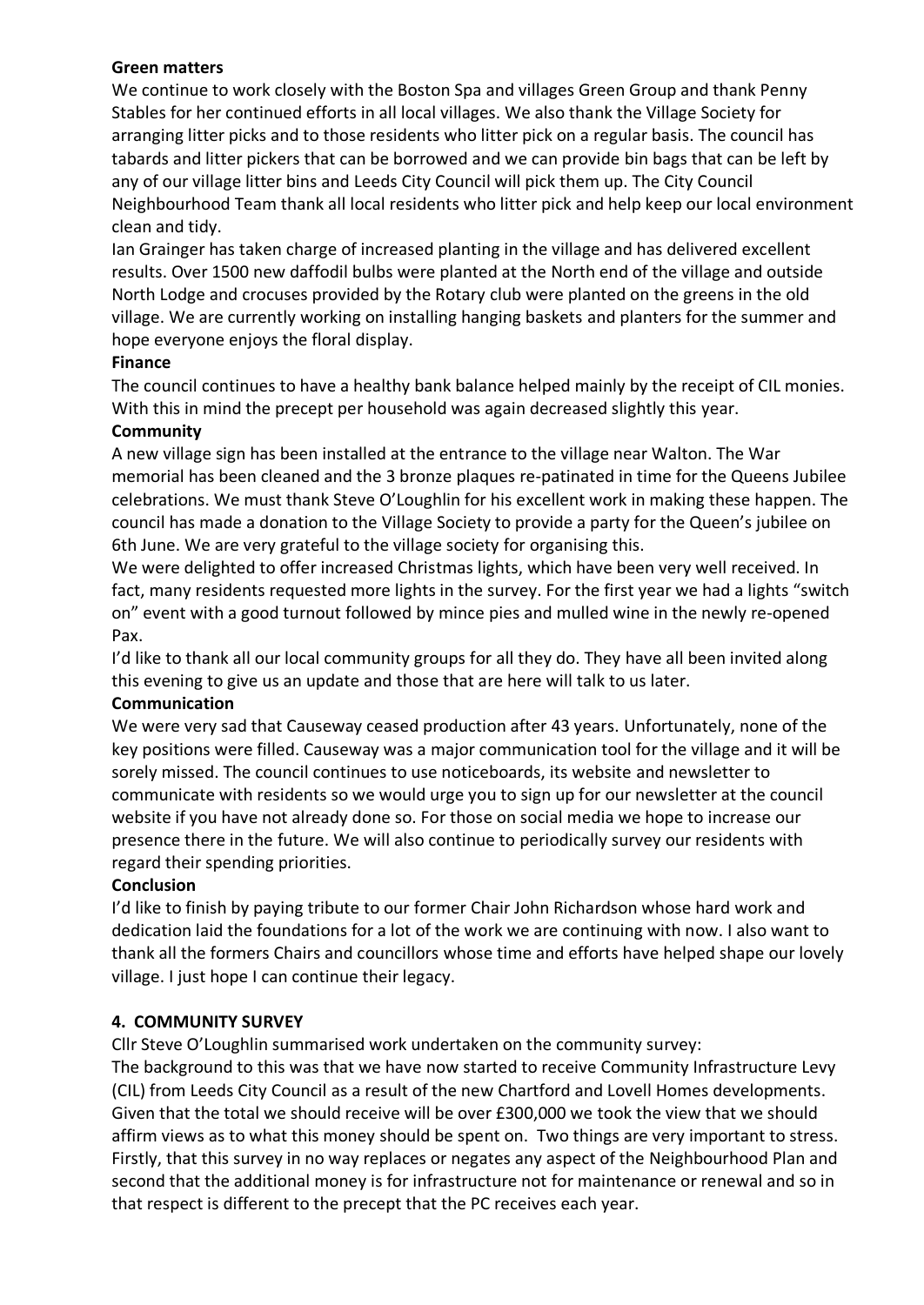In the survey we took the time to ask about both infrastructure but also to take in opinions that would help to inform us. We should also note that that CIL funds need to be spent or to have a clear plan as to how it will be spent. It cannot simply be kept for unidentified future plans, nor to be clear, would we wish to do that. We also need to remember that over the next 12 months we will have 100 new households in Thorp Arch and so need to be mindful in anticipating their potential wishes.

We were pleased with the survey response which was more than four times the number of responses than we had been told to expect. Results were clear that the introduction of a new path from the village to the Ebor way turn off on Wood Lane and the introduction of traffic calming measures were the top priorities. These will be undertaken as soon as practical, although in the case of traffic, there is still more work to be done to establish what should be done to have most effect. Residents should understand that we have do not have carte blanche to do anything we want and need to work closely with Leeds City Council Highways, who for example will not sanction speed bumps on any of our roads.

The second thing to emerge was that although the cycle path was deemed a priority when costs were not stated, when the likely costs were noted, it dropped down somewhat. Looking forward to the new households being built and the likely influx of children, the PC still feels that this is an important piece of infrastructure to consider, but we will look to establish whether there are cheaper ways of doing it or whether we can gain funding from other sources. In any case this is unlikely to progress in the next 12 months until the Lovell Homes development is fully completed and the cycle path that they will provide from Walton to HMP Wealstun has been completed. As a result of the survey, we will be increasing and improving our floral displays and also investing more in Christmas lights, taking on the views articulated. Full details of the survey results can be seen on the Parish Council website.

#### **5. QUESTIONS/DISCUSSION**

A resident suggested that the whole of the CIL sum should be spent on a community meeting space in the village of Thorp Arch. The resident concerned had identified 5 potential locations but did not wish to reveal where in Thorp Arch they were. He felt that the PC should fully consider the feasibility of a Village Hall as he felt this would improve community spirit which he suggested was lacking since the school hall was no longer available for community use. He further suggested that there should have been a direct question in the survey about a village hall.

Cllrs explained that they fully supported the need for a meeting space in Thorp Arch, but not necessarily a new structure. The idea of a village type hall had been explored previously and for many reasons was not taken forward. The cost, the lack of available land and location, competition with Walton, guidance of the NP, but mostly the lack of an identified committed body of residents who could carry the responsibility of such a demanding project. Furthermore, the survey did not identify any demand for such a structure. However, the PC said they would discuss the issue at their next meeting despite this not being something raised by residents. Cllrs felt it important to point out that the whilst the PC had not received any requests for a Village Hall (except from PCC representatives) they had received many complaints both on the survey and on a day-to-day basis about traffic issues. This will continue to be a priority for the PC along with the Wood Lane footpath.

#### **6. BRITISH LIBRARY**

Andy Appleyard provided a brief summary of future plans for the library:

Plans will include state-of-the-art, archival-standard storage facilities and de-commissioning temporary buildings that date back to the site's origins as a munitions factory in the 1940s. Without such urgent action, the printed materials and our collections would be at risk of deterioration and damage.

Plans include upgrading office accommodation for the 550 staff who work on this site while also improving public access so that many more people from the community, the region and beyond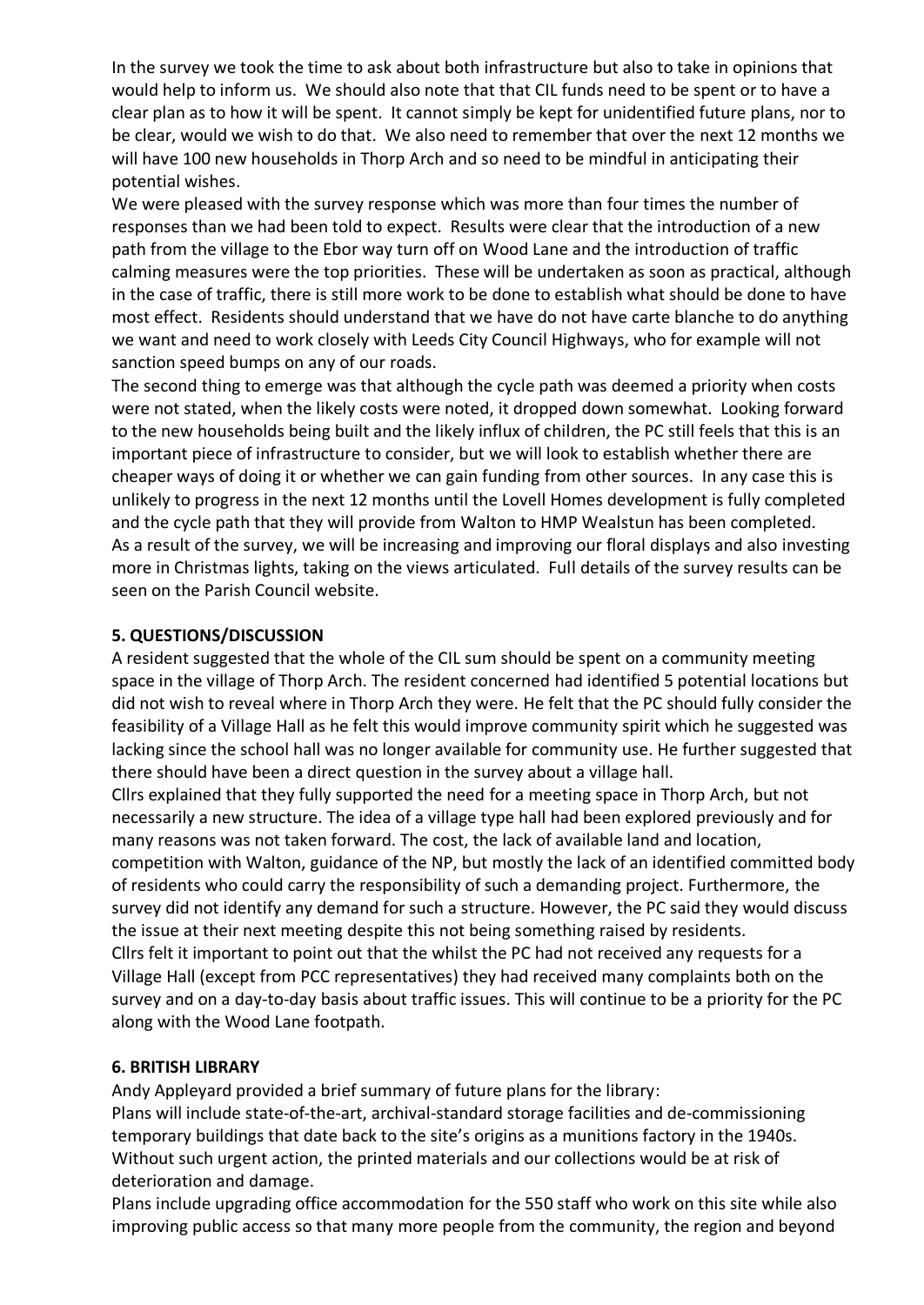can explore the collections through tours, curated displays and the Reading Room, along with a new restaurant and café. This improved public offer will develop in parallel with growing cultural and learning presence in Leeds City Centre.

We also plan to landscape the surrounding site in a way that retains and enhances the natural features and blends with the surroundings. Sustainability will be an integral part of the project and development will be as low carbon as possible with an emphasis on energy conservation. We aim to open our new spaces by 2025. Any problems experienced by residents during the work should be reported directly to the library.

#### **7. Village Society**

Gill Johnson summarised the work of the Village Society over the last year:

Despite Covid the Village Society did manage to organise a number of outdoor activities this year. On the 6th November we hosted what was probably one of our biggest ever events. We estimate that approximately 1500 people attended our little village bonfire and fireworks. It was a fine dry evening and people came from far and wide. Consequently, we very quickly ran out of hotdogs to the disappointment of many but overall, it was a great success.

Thanks to Tom Kirby for allowing us to use his field and for building the bonfire, thanks also to William West and his friend Sam for putting on a fabulous firework display.

Before Christmas we were able to hold our traditional carols on the green. There was a good turnout and Santa arrived right on time with a sack full of chocolate bars for the children. The committee ladies handed out warm mince pies and we had a collection for Martin House. In the autumn the Parish Council acquired lots of daffodil bulbs and we planted around 1000 of them along Wood Lane. All our hard work paid off this spring with a wonderful display. We also organised the annual litter pick. Lots of rubbish was collected from the verges and hedgerows.

Thank you to all those who volunteered either planting bulbs or picking up litter and everyone who supported our activities. Special thanks to the ladies of the committee for all their hard work.

## **8. YCA**

Fiona Spence summarised the years meetings, events and activities:

We always welcome new members, particularly from younger women in the community who perhaps dismiss the group as being old fashioned and as a consequence miss out on the diverse subjects and activities, support and unconditional friendship a multi-generational group such as ours, can offer. We look forward to welcoming new members from the recent new housing developments within the parish, you can be sure of a warm welcome.

Despite the pandemic reducing the ability of the group to meet in person, we have continued to thrive since our last Parish Council update. Membership when we returned to face-to-face meetings in September 2021 was 60+, with a steady influx of new members since then and we now have members from all the villages and communities within the lower Wharfe valley. During the pandemic the committee focused on ensuring all our members remained in touch with one another and that our more vulnerable members were looked after, sorting shopping, regular telephone calls and sharing a monthly newsletter where we encouraged members to share what they had done during lockdown.

We also enjoyed regular zoom calls where attendance was high, it was hard to get a word in edgeways at times and we had to instil some ground rules so that people all got chance to speak! We continued our programme of speakers via zoom and enjoyed some thought-provoking talks about spinal injury; The Samaritans, plus enjoyable talks about Birds in the garden and York Gate Gardens.

At the 2019 parish council AGM we shared our recent move to Boston Spa Methodist Church after the school stopped external bookings in 2017 where we had met for 87 years. The loss of the community meeting venue in the village is still keenly felt, but we are lucky that there are several suitable venues in close proximity to the village that can accommodate us. We continue to